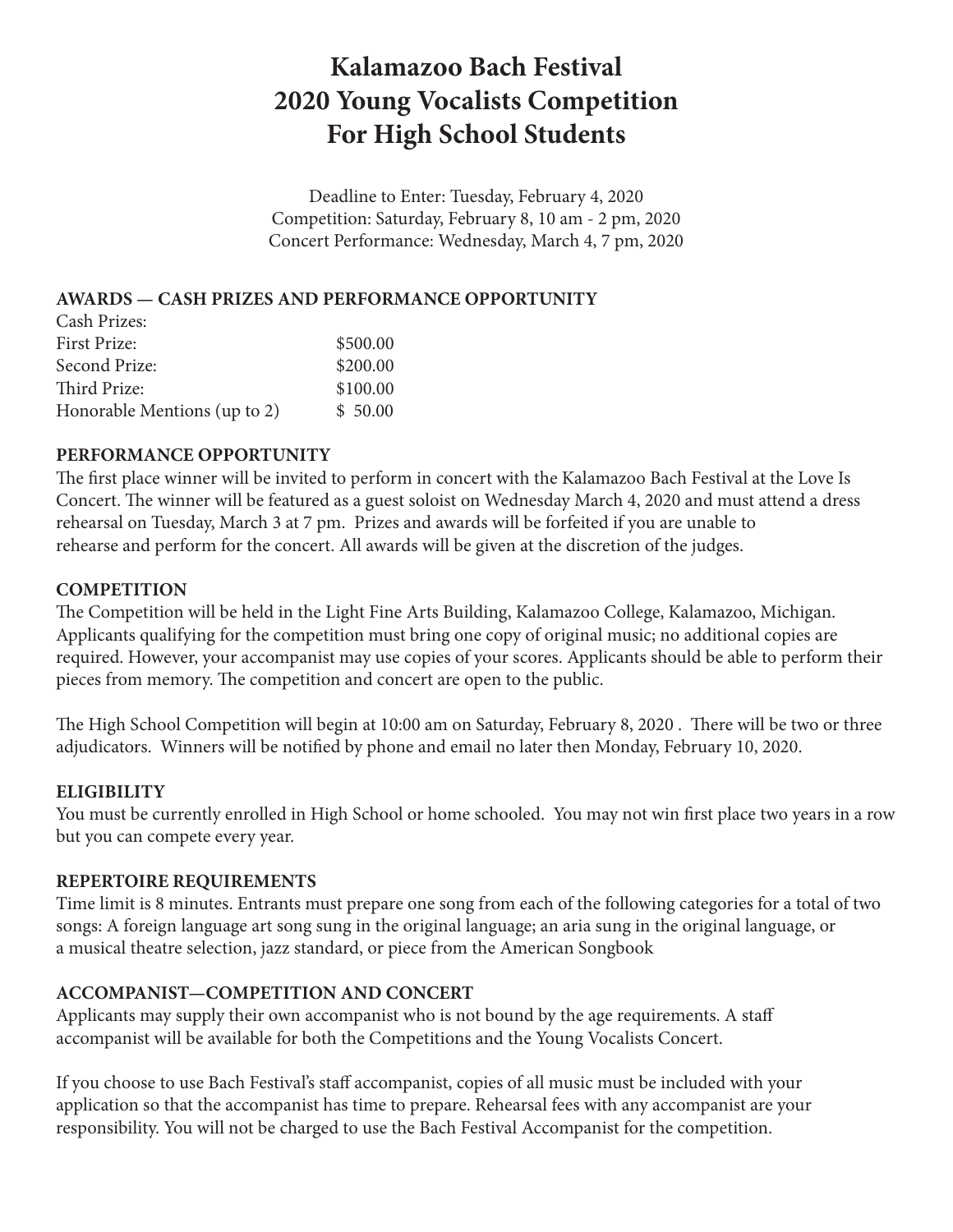#### **APPLICATION PROCESS**

The Kalamazoo Bach Festival will accept the first 40 applications. The Kalamazoo Bach Festival reserves the right to adjust the number of competitors depending on the number of applications received. Entry fees will be returned to non-qualifying applicants. Applicants will be contacted in the order they are received shortly after their application is approved to sign up for an audition time. A reminder email with audition information will be sent out to all competitors on Thursday, February 6.

Application must be postmarked or emailed by Tuesday, February 4, 2020, and include:

- Non-refundable \$25.00 entry fee payable by check, Visa, MC, or Discover credit card, or debit card

- Proof of age

- If using Bach Festival staff accompanist—(copies mailed or PDF e-mailed)

**MAIL TO:** Young Vocalists Competition **OR E-MAIL TO:**  Kalamazoo Bach Festival bach@kzoo.edu 1200 Academy Street Kalamazoo, MI 49006

#### **QUESTIONS?**

269-337-7407 | bach@kzoo.edu

**BACH FESTIVAL SOCIETY OF KALAMAZOO, INC. KALAMAZOO COLLEGE | 1200 ACADEMY ST. | KALAMAZOO, MI 49006-3295 269-337-7407 | www.KalamazooBachFestival.org | bach@kzoo.edu**



Burdick-Thorne Foundation The H.P. and Genevieve Connable Fund Dorothy U. Dalton Foundation Harold and Grace Upjohn Foundation The Teel Family Education and Outreach Fund